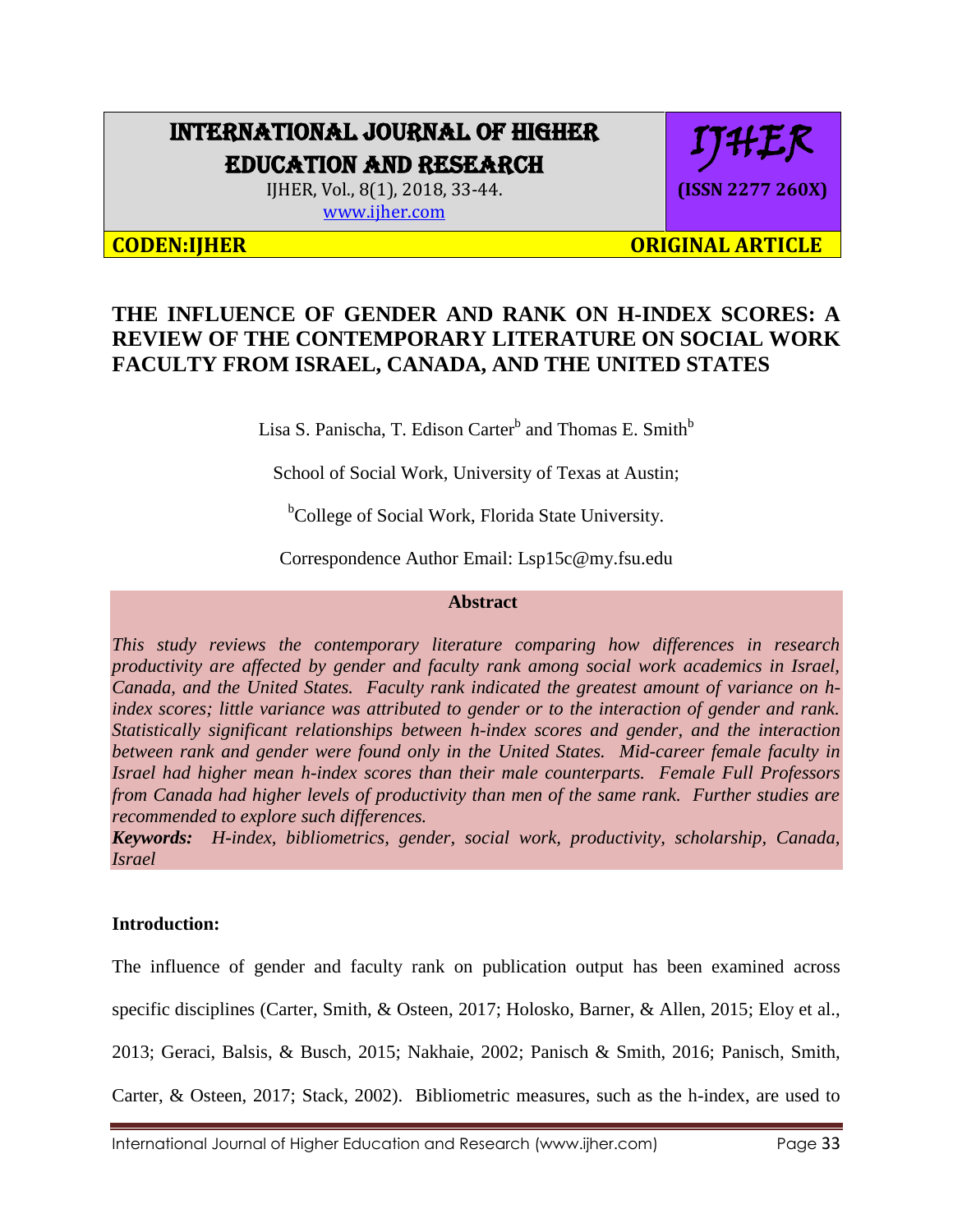analyze productivity of faculty members, particularly those in the social sciences (Barner, Holosko, Thyer, & King, 2015; Geraci et al., 2015; Hodge & Lacasse, 2011; Linton, Tierney, & Walsh, 2011). Barner and colleagues (2015, p. 6) have noted that scholarly productivity is one of the primary determinants of success in the career of a faculty member. Because of this, it is important to explore the possibility of bias when bibliometric measures are used to make decisions about promotions, tenure, and other important factors that impact the career trajectory of an academic.

Researchers have expressed concern about the role of gender as a source of bias on the publication patterns of female academics (Geraci et al., 2015). Relatively small gendered differences in h-index scores were observed in departments where female faculty members were in the minority (Hopkins, Jawitz, McCarty, Goldman, and Basu, 2013; Nakhaie, 2002; Toren & Kraus, 1987). Female faculty in these fields also had higher publication rates than their counterparts in disciplines that are dominated by women, such as the humanities and social sciences. Gendered biases have been noted in psychology departments, with lower h-index scores of female faculty members being attributed to barriers that prevent women in academia from being as productive as their male counterparts (Geraci et al., 2015). A decrease in research output among Sociology and Linguistics faculty members with more children has been observed, with women being more strongly affected by this relationship than men (Hunter & Leahy, 2010). This was in contrast to an earlier study in 1991 by Toren, who found that women without children published less than their female colleagues who were mothers.

Studies have found that over 60% of social work faculty members are female (Carter, 2017; Schilling, Morrish, & Liu, 2006). Holosko and colleagues (2015) noted that social work is a discipline in which men are outnumbered by women at every faculty rank. As a social science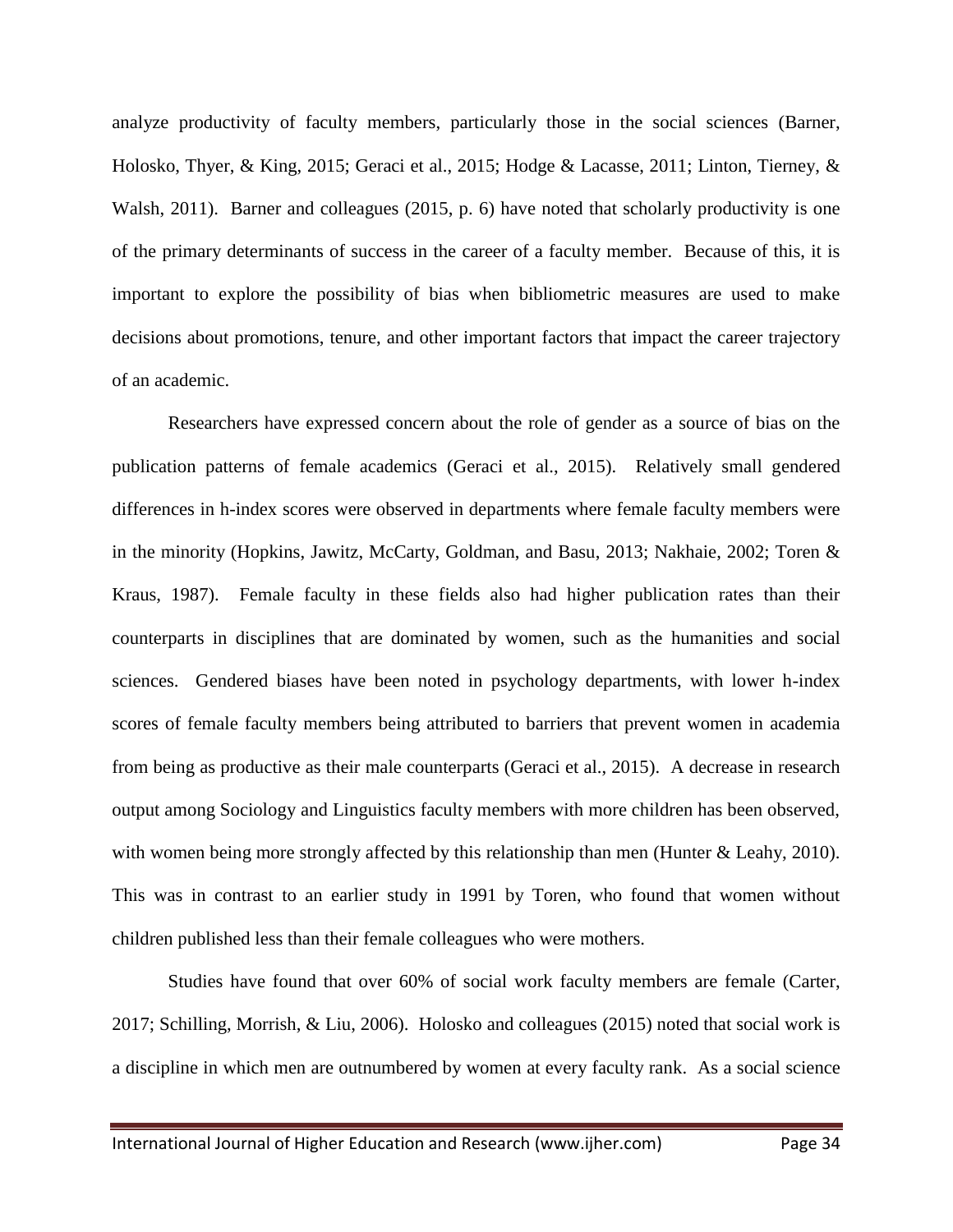discipline that is dominated by women, it is important to explore the possibility of gendered bias in the publication patterns of social work faculty members. This possibility has been examined among social work faculty members in Israel (Panisch et al., 2017), Canada (Panisch & Smith, 2016), and the United States (Carter et al., 2017). This article will review and compare these studies, which comprise the existing contemporary literature examining the influence of gender and rank on h-index scores for social work faculty.

#### **A Comparative Review of the Literature: Israel, Canada, and the United States**

These studies each attempted to obtain information on the rank, gender, and h-index scores of all tenure track social work faculty with doctoral and related professional degrees in universities offering a PhD in social work. Faculty members in universities with social work doctoral programs housed in interdisciplinary departments were not included. The Israeli study by Panisch et al. (2017) included information about faculty members at five universities. Of the 126 faculty members comprising the Israeli population, the authors were unable to locate information about the rank of 34 individuals, leaving a sample of 92 academics. Information was obtained on 139 faculty members at seven Canadian universities (Panisch & Smith, 2016). A study by Carter et al. (2017) included data on the entire population of social work faculty in the United States ( $N = 1699$ ) from the 76 universities offering doctoral degrees.

#### **The Role of Faculty Rank and Gender**

The sample in the Israeli study  $(N = 92)$  was comprised of 23 Lecturers, 19 Senior Lecturers, 21 Associate Professors, and 29 Full Professors (Panisch et al., 2017). These are the four levels of faculty rank for tenure-track positions in Israel. Thirty-eight of the Canadian faculty members (*N* = 139) were Assistant Professors, 64 were Associate Professors, and 37 were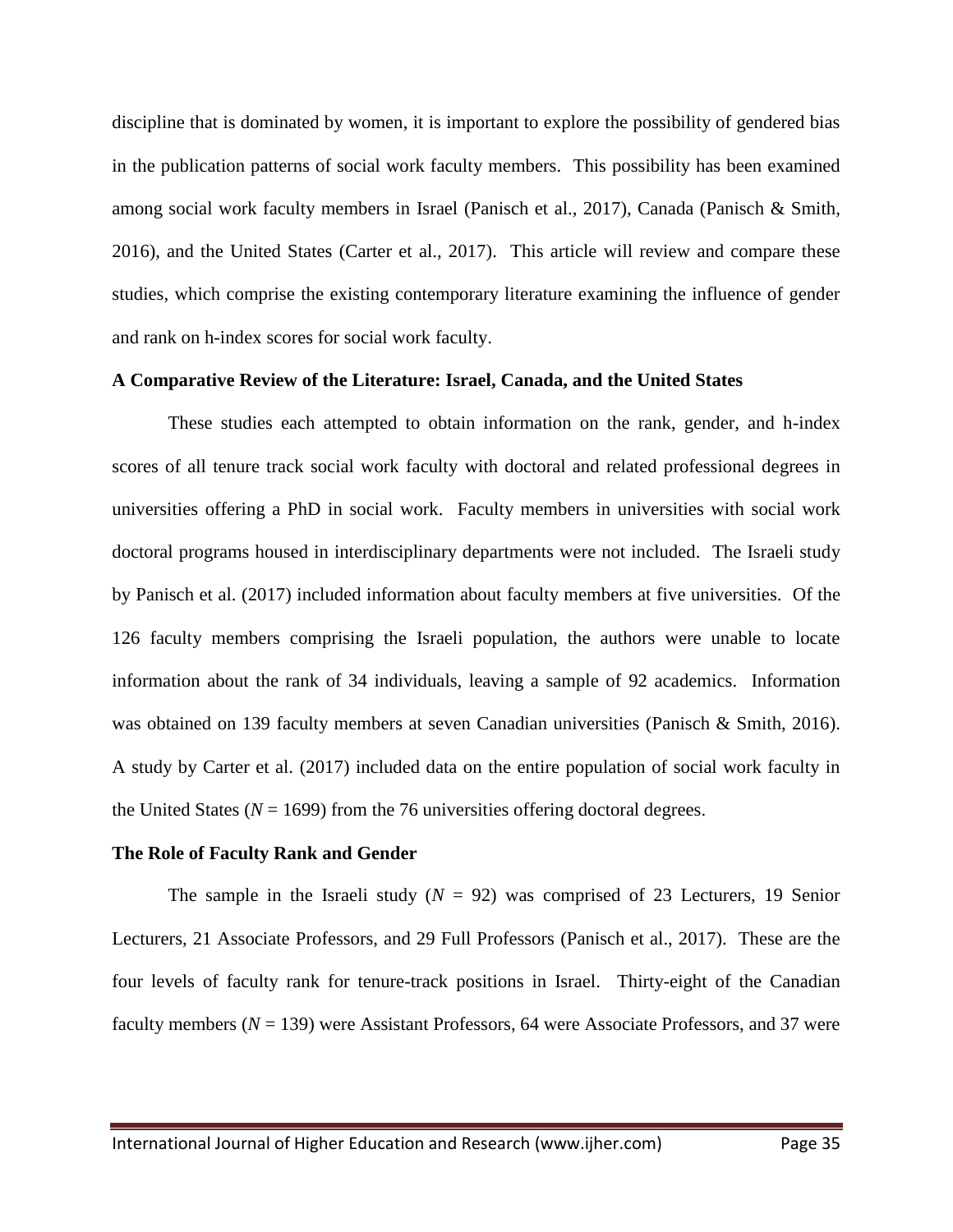Full Professors (Panisch & Smith, 2016). The United States population (*N* = 1699) consisted of 467 Assistant Professors, 640 Associate Professors, and 592 Full Professors (Carter et al., 2017).

Women accounted for the majority of faculty positions in Israel, Canada, and the United States. Israeli faculty members were 70% female  $(N = 64)$  and 30% male  $(N = 28)$ . In Canada, a minority of 33.8% of the faculty were men. The population of United States faculty members was comprised of 65% ( $N = 1107$ ) women and 35% ( $N = 592$ ) men. In all three countries, men were outnumbered by women at each faculty rank.

Regarding h-index, rank explained 39% ( $\eta_p^2 = .39$ ) of the variance in scores of Israeli faculty members, 27% ( $\eta_p^2 = .27$ ) of the variance for Canadian faculty members, and 29% ( $\eta_p^2 =$ .29) of the variance in the h-index scores for United States faculty members. A minimal amount of variance in h-index scores was associated with gender in Israel ( $\eta_p^2 = .001$ ), Canada ( $\eta_p^2 =$ .003), and the United States ( $\eta_p^2 = .01$ ). The interaction between rank and gender displayed little variance in faculty members' h-index scores in Israel ( $\eta_p^2 = .02$ ), Canada ( $\eta_p^2 = .01$ ), and the United States ( $\eta_p^2 = .01$ ).

Rank had a statistically significant effect on h-index scores in Israel (*p* < .001), Canada (*p* < .001) and the United States (*p* < .001). Statistically significant differences in faculty member's h-index scores based on gender were not found in Israel ( $p = .76$ ) or Canada ( $p = .51$ ), but a statistically significant relationship was indicated in the United States ( $p = .001$ ). Similar results were gleaned in regards to the interaction effect between rank and gender, as no interaction was identified with Israeli ( $p = .65$ ), or Canadian, ( $p = .39$ ) samples, but a statistically significant interaction was observed in the United States ( $p = .001$ ).

The h-index scores for male Lecturers in Israel were higher than those of females. This rank is the equivalent of an Assistant Professor in other Western countries (Toren, 1991). Male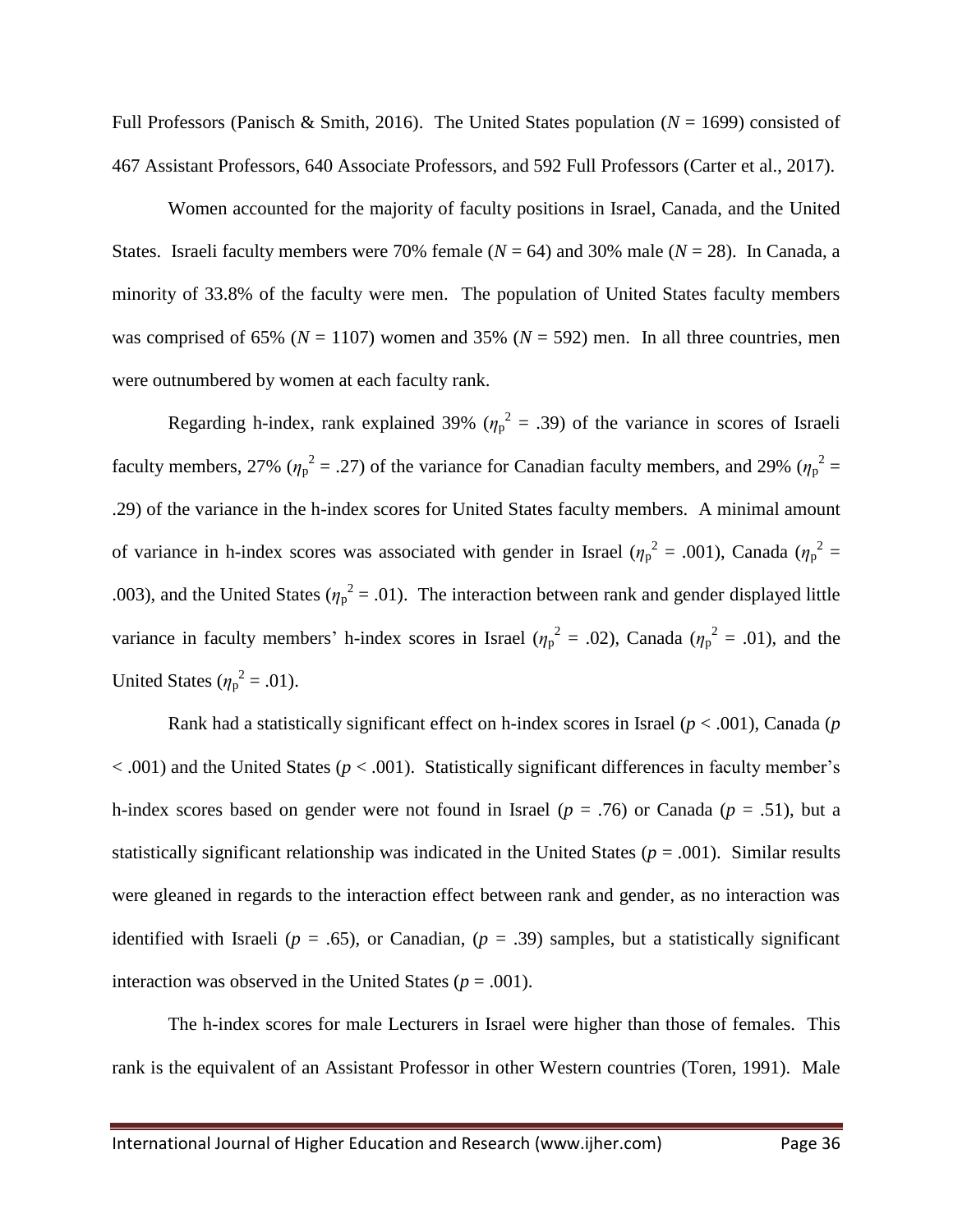Assistant Professors in Canada had higher h-index scores than female faculty members of the same rank, as did male Assistant Professors in the United States. For additional details, see Figure 1.

Female Israeli Senior Lecturers and Associate Professors had higher h-index scores than their male counterparts. In Israel, tenure is awarded at the rank of Senior Lecturer (Toren & Moore, 1998; Toren, 1993), making it similar to the rank of Associate Professor in Israel and Canada. The h-index scores of female Associate Professors in the United States were lower than those of male Associate Professors. In contrast, Canadian female Associate Professors had higher h-index scores than their male peers. For more information, see Figure 2.

Male Full Professors in both Israel and the United States had higher h-index scores than female Full Professors. Full Professors in Canada who were women had higher H-index scores than male Full Professors, a result that differed from a study examining gendered differences in the productivity of Canadian Full Professors in other academic areas (Nakhaie, 2002). The mean h-index scores for Full Professors are provided in Figure 1.



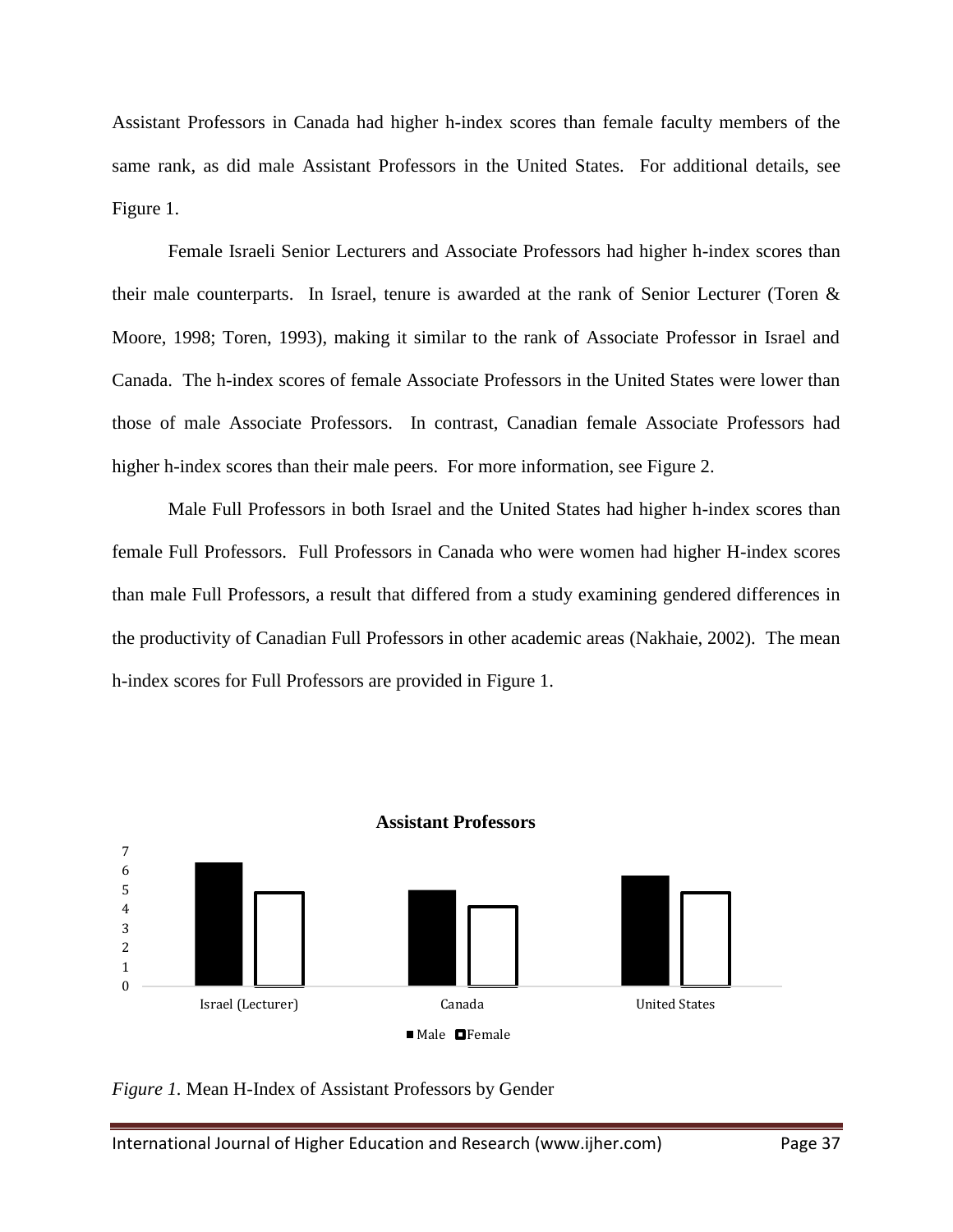

*Figure 2.* Mean H-Index of Mid-Career Faculty by Gender



# *Figure 3.* Mean H-Index of Full Professors by Gender

Lecturers, Associate Professors, and Full Professors in Israel had respectively higher H-index scores than Assistant Professors, Associate Professors, and Full Professors in Canada and the United States. Overall, faculty members in the United States had the highest h-index scores of the three countries. Canadian professors had the lowest h-index scores of the three countries across all ranks. For full details, see Table 1.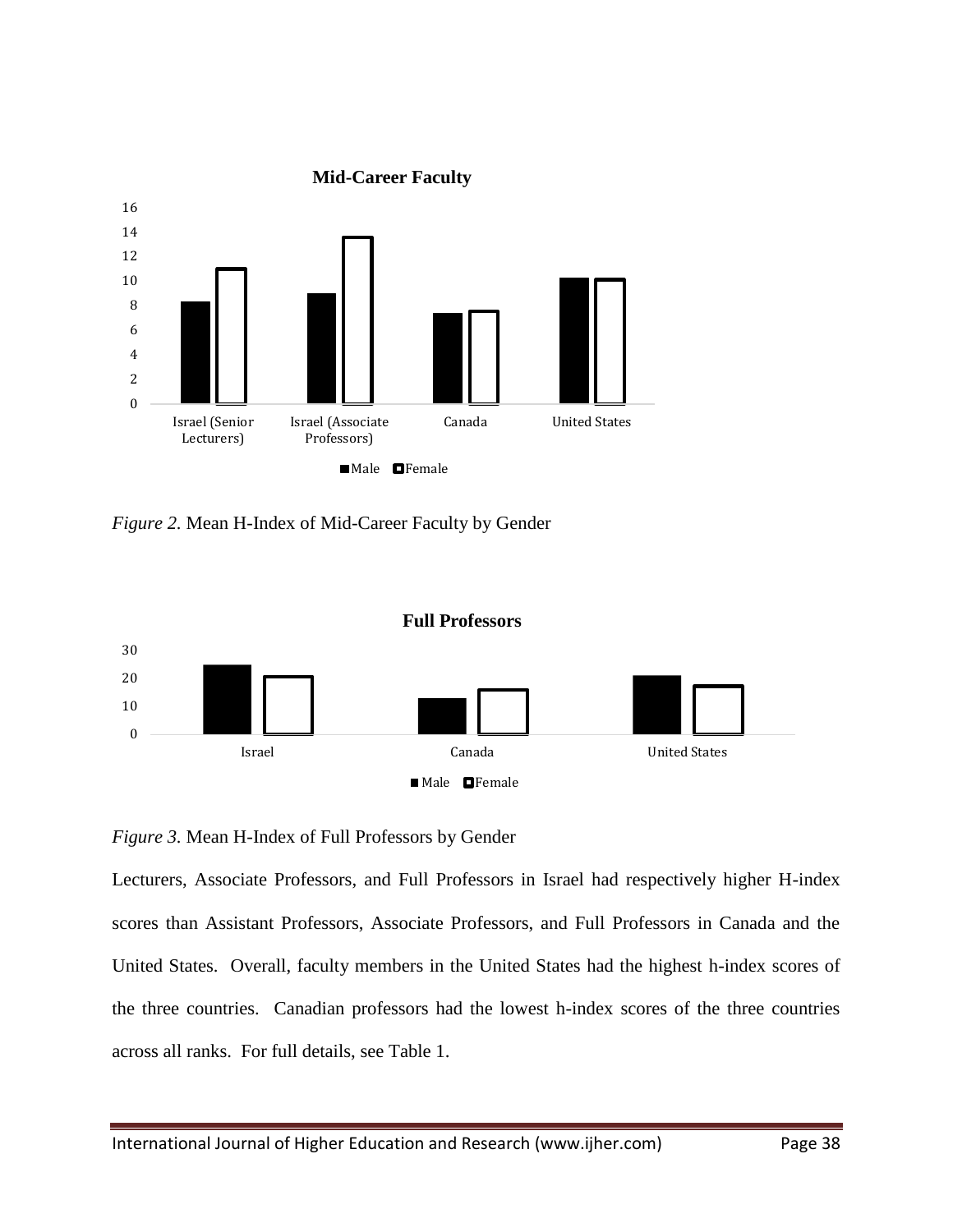| Country              | Assistant          | <b>Senior</b> | Associate     | <b>Full Professor</b> | Total         |
|----------------------|--------------------|---------------|---------------|-----------------------|---------------|
|                      | Professor/Lecturer | Lecturer      | Professor     |                       |               |
| <b>Israel</b>        | 5.35 (3.61, 7.09)  | 8.79 (5.85,   | 13.10 (10.17, | 22.41 (17.63,         | 10.95 (9.11,  |
|                      |                    | 11.73)        | 16.02)        | 27.20)                | 12.79)        |
| Canada               | 4.39(3.03, 5.76)   | N/A           | 7.50 (6.34,   | 14.76 (11.63,         | 8.58 (7.36,   |
|                      |                    |               | 8.66)         | 17.88)                | 9.80)         |
| <b>United States</b> | 5.10(4.75, 5.45)   | N/A           | 10.18 (9.71,  | 19.37 (18.34,         | 11.99 (11.49, |
|                      |                    |               | 10.65)        | 20.41)                | 12.48)        |

Table 1, *Mean H-index of Faculty Rank by Country (Confidence Intervals)*

#### **Discussion**

The variance in h-index scores for faculty members in all three countries was explained by rank. Because the quantity and impact of faculty member's publications are connected with promotions and tenure (Holden, Rosenberg, & Barker, 2005), senior faculty members would understandably have higher h-index scores than their junior colleagues.

In regards to gender and rank, differences were noted between the three countries. The United States was the only country that found a statistically significant interaction effect between rank and gender on h-index scores. Furthermore, mid-career academics in Israel and Canada who were female had higher h-index scores than men of the same rank, as did female Full Professors in Canada (Panisch & Smith, 2016; Panisch et al., 2017). Both examples are in contrast to the results of the study by Carter et al. (2017) of social work faculty in the United States. This indicates a need to explore differences that are unique to each country. The existing literature on academic publication patterns also suggests a justification for exploring differences that may be unique to social work departments in Israel and Canada.

In the social work studies, minimal differences were found in the mean h-index scores of male and female Associate Professors in Canada and the United States, with those of Canadian female Associate Professors being slightly higher, and the opposite being true for male Associate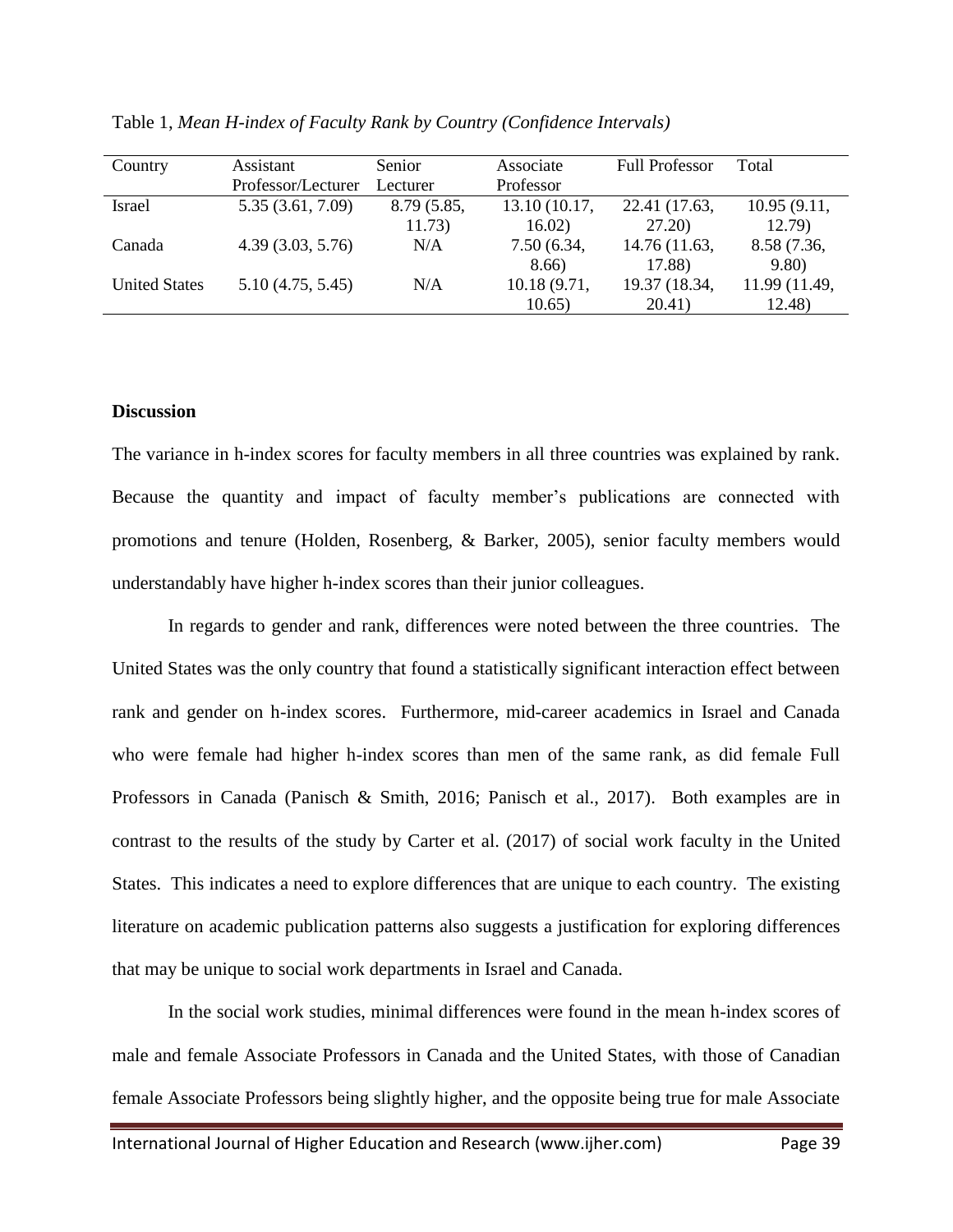Professors in the United States (Panisch & Smith, 2016; Carter, et al., 2017). This is consistent with research on publication patterns across academic departments in Canada (Nakhaie, 2002), and on professors of academic medicine in the United States (Eloy at al., 2013). However, the findings of the Canadian social work study showing higher levels of productivity among female Full Professors were in inconsistent with the results of Nakhaie, who found the opposite was true.

The study of Israeli social work professors by Panisch et al. (2017) is in contrast to the aforementioned studies on mid-level career faculty members, with female Senior Lecturers and Associate Professors showing markedly higher mean h-index scores than their male peers of the same rank. The fact that this trend is reversed at the level of Full Professor in Israel is congruent with research that is specific to Israel. A study by Toren and Moore (1998), indicates that most of the senior faculty positions in Israeli universities are occupied by males, and that being a man is a more accurate predictor of promotion than publication quantity. Although male Israeli Full Professors were outnumbered by female Full Professors in the study by Panisch et al., this is consistent with faculty trends specific to social work. Toren (1991) has posited that female academics in Israel are more likely to begin their academic career later in life, for the purpose of starting a family. Building upon Toren's suggestions, Panisch et al. (2017) speculated that the discrepancy in mean h-index scores at the Full Professor rank could be attributed to this delay, which would grant male Full Professors more time to accumulate a larger quantity of high impact publications. However, it is important to note that these authors did not collect any data on career length in their study that would allow them to make empirical statements on this topic. The need to look deeper into this possibility is underscored by Stack (2002) who asserted that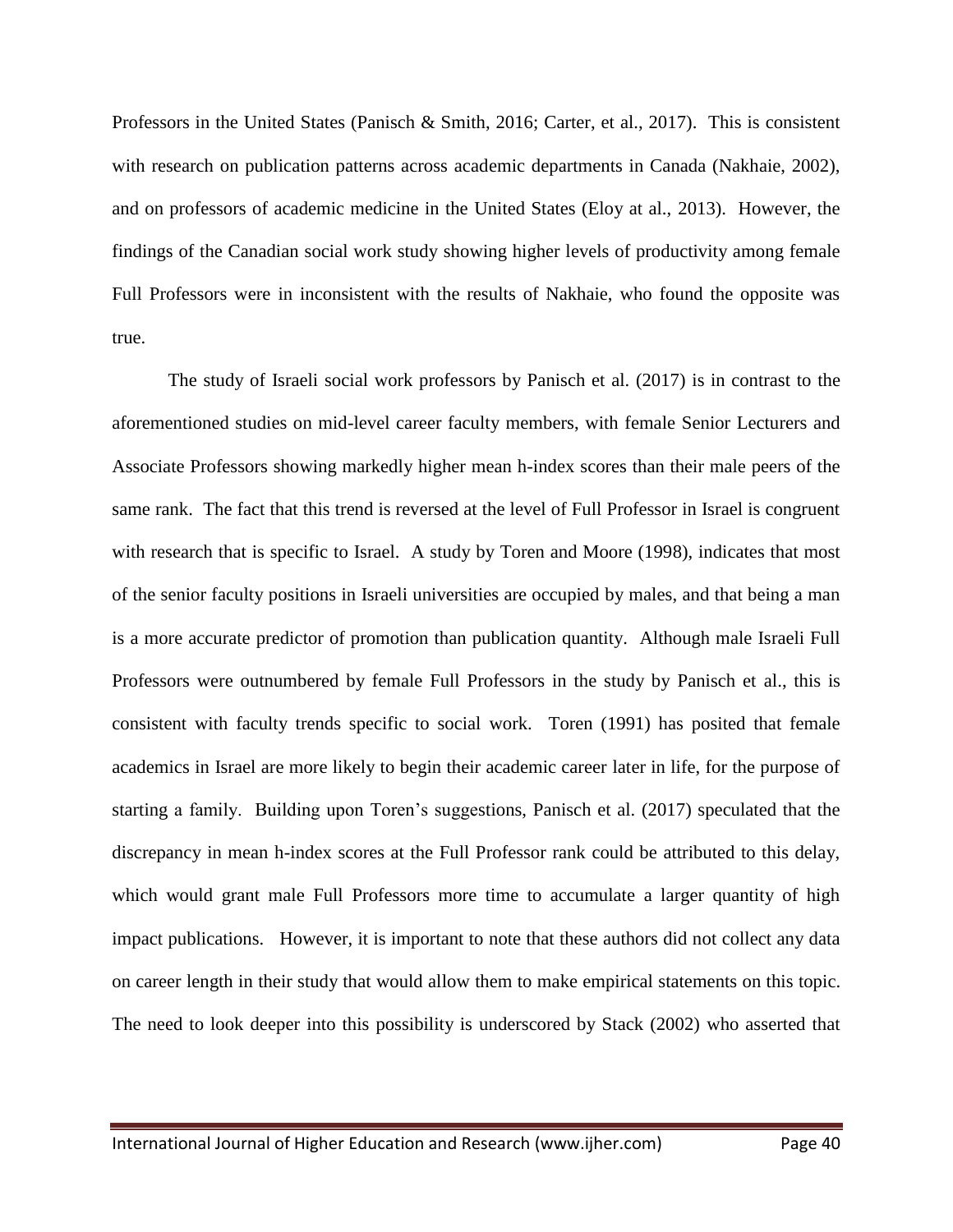gender was a less accurate predictor of publication quantity than the rank and time a faculty member had worked since earning their doctoral degree.

#### **Conclusions**

The study found differences among social work doctoral programs in three countries. By itself, that is not a surprising finding. The study was notable in providing a glimpse of the comparisons of gender and rank the three countries' social work doctoral programs. The use of a population versus a sampling strategy was also a strength in all three studies. Based on these strengths, it is possible that the comparisons among the three studies are stable and will not change over time. Israel differed sharply from the United States and Canada in the accomplishments of mid-career female faculty compared to their male counterparts. In the United States, males had higher h-indices at all three ranks; that was not true in the other two countries. In fact, the scholarly impact of Canadian women faculty exceeded those of their male colleagues in both mid- and senior levels. Additionally, the gender ratio was the same for all three countries, thus eliminating it as a reason for the remarkable differences.

The limitations are consistent with those in any survey study. It is difficult to get the indepth understanding of respondents as would be possible in a qualitative study. It is also entirely possible that all relevant variables were not captured in this study. Further, the use of the hindex is rife with weaknesses, such as a bias towards refereed journal articles as opposed to books or book chapters, as well as towards publications written in particular languages (Yitzhaki, 1998; Hicks, 1999). Finally, the cultural traditions in the three countries were not captured, introducing another weakness in the research strategy.

This paper provides a baseline for the interaction between gender and rank of social work faculty in three countries. The next studies should seek to identify variables that were not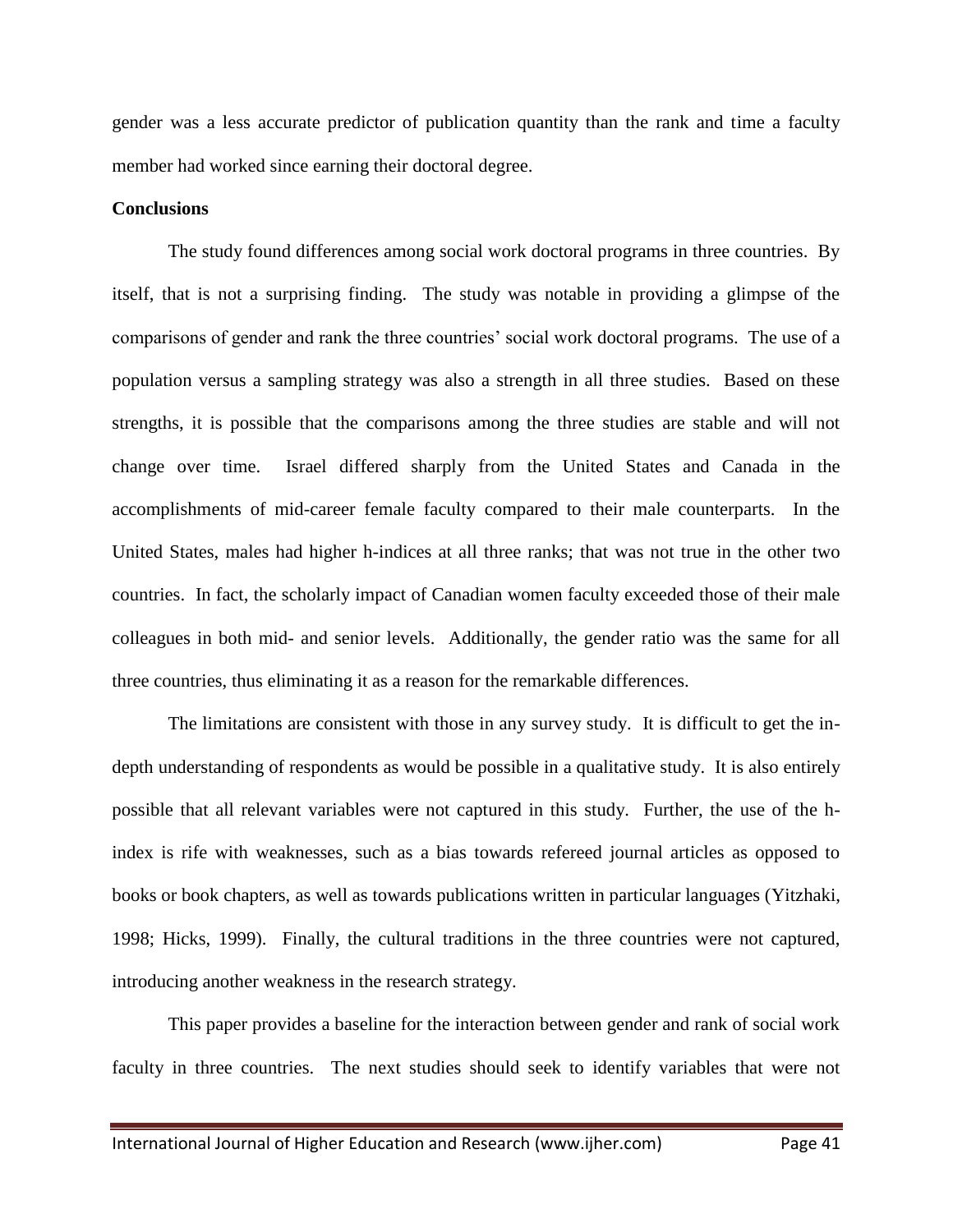examined here. They will add color and substance to the findings of this study. Adding a qualitative study will fill out the picture of how rank and h-index affect women in their careers as social work faculty.

#### **References**

Barner, J. R., Holosko, M. J., holoser, B. A., & King, S. (2015). Research productivity in top-

ranked schools in psychology and social work: Does having a research culture matter? *Journal of Social Work Education*, *51*, 5–18. http://dx.doi.org/10.1080/10437797.2015.977123

- Carter, T. E., Smith, T. E., & Osteen, P. J. (2017). Gender comparisons of social work faculty using h-index scores. *Scientometrics.* http://dx.doi.org/10.1007/s11192-017-2287-0
- Eloy, J. A., Svider, P. F., Cherla, D. V., Diaz, L., Kovalerchik, O., Mauro, K. M., ... & Chandrasekhar, S. S. (2013). Gender disparities in research productivity among 9952 academic physicians. *The Laryngoscope*, *123*(8), 1865-1875. http://dx.doi.org/10.1002/lary.24039
- Estabrooks, C. A., Winther, C., & Derksen, L. (2004). Mapping the field: A bibliometric analysis of the research utilization literature in nursing. *Nursing Research*, *53*(5), 293-303.
- Geraci, L., Balsis, S., & Busch, A. J. B. (2015). Gender and the h-index in psychology. *Scientometrics*, *105*, 2023–2034. http://dx.doi.org/10.1007/s11192-015-1757-5
- Hicks, D. (1999). The difficulty of achieving full coverage of international social science literature and the bibliometric consequences. *Scientometrics*, *44*(2), 193-215. http://dx.doi.org/10.1007/BF02457380
- Hodge, D. R., & Lacasse, J. R. (2011). Evaluating Journal Quality: Is the h-index a better measure than impact factors? *Research on Social Work Practice*, *21*, 222–230. http://dx.doi.org/10.1177/1049731510369141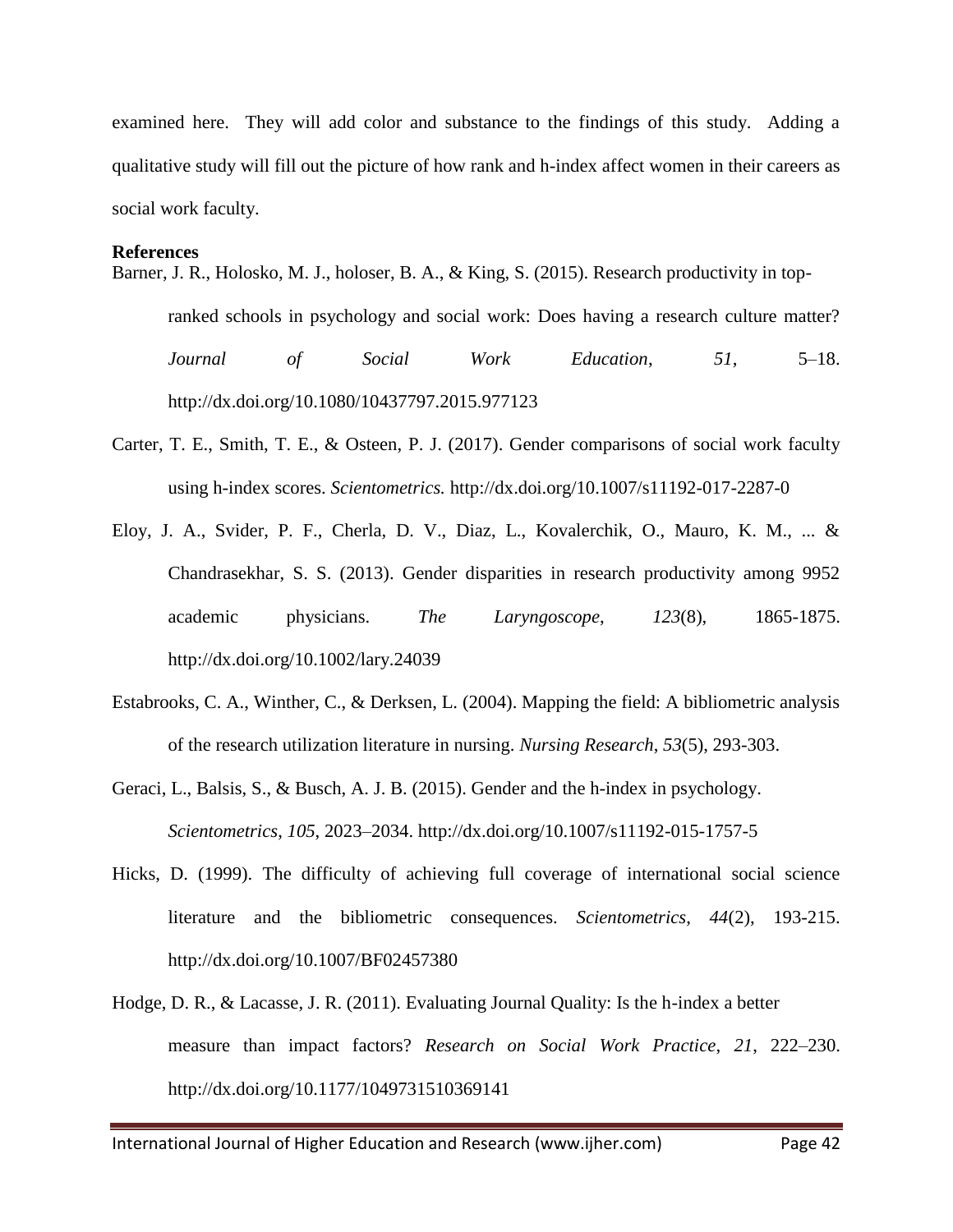- Holden, G., Rosenberg, G., & Barker, K. (2005). Bibliometrics: A potential decision making aid in hiring, reappointment, tenure and promotion decisions. *Social Work in Health Care*, *41*(3-4), 67-92. http://dx.doi.org/10.1300/J010v41n03\_03
- Holosko, M. J., Barner, J. R., & Allen, J. L. (2015). Citation impact of women in social work: Exploring gender and research culture. *Research on Social Work Practice*. http://dx.doi.org/1049731515598374.
- Hopkins, A. L., Jawitz, J. W., McCarty, C., Goldman, A., & Basu, N. B. (2013). Disparities in publication patterns by gender, race, and ethnicity based on a survey of random sample authors. *Scientometrics, 96*(2), 515–534. http://dx.doi.org/ 10.1007/s11192-012-0893-4
- Hunter, L. A., & Leahey, E. (2010). Parenting and research productivity: New evidence and methods. *Social Studies of Science*, *40*, 433–451. http://dx.doi.org/10.1177/0306312709358472
- Linton, J. D., Tierney, R., & Walsh, S. T. (2011). Publish or Perish: How are research and reputation related? *Serials Review*, *37*, 244–257. http://dx.doi.org/10.1080/00987913.2011.10765398
- Nakhaie, M. R. (2002). Gender differences in publication among university professors in Canada. *The Canadian Review of Sociology*, *39*(2), 151. http://dx.doi.org/10.1111/j.1755- 618X.2002.tb00615.x
- Panisch, L. S., & Smith, T. E. (2016). Gender comparisons of Canadian social work faculty using H-index scores. Manuscript under review.
- Panisch, L. S., Smith, T. E., Carter, T. E., & Osteen, P. J. (2017). Gender comparisons of Israeli social work faculty using h-index scores. *Journal of Applied Research in Higher Education 9*(3). http://dx.doi.org/10.1108/JARHE-01-2017-0007